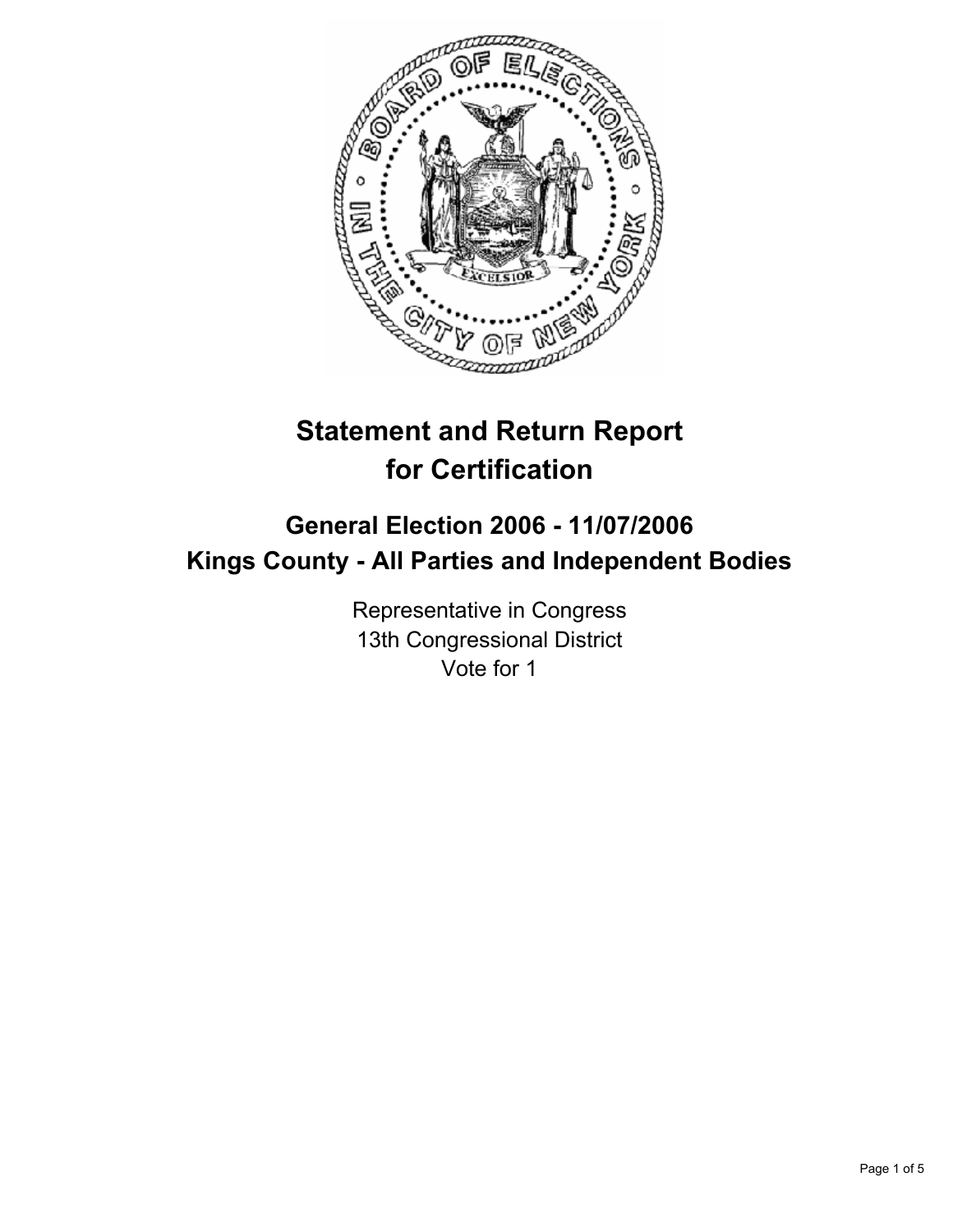

#### **Assembly District 45**

| <b>PUBLIC COUNTER</b>                 | 480               |  |
|---------------------------------------|-------------------|--|
| <b>EMERGENCY</b>                      | 0                 |  |
| ABSENTEE/MILITARY                     | $12 \overline{ }$ |  |
| FEDERAL                               |                   |  |
| AFFIDAVIT                             | 2                 |  |
| <b>Total Ballots</b>                  | 495               |  |
| VITO FOSSELLA (REPUBLICAN)            | 222               |  |
| STEPHEN A HARRISON (DEMOCRATIC)       | 162               |  |
| VITO FOSSELLA (INDEPENDENCE)          | 15                |  |
| VITO FOSSELLA (CONSERVATIVE)          | 18                |  |
| STEPHEN A HARRISON (WORKING FAMILIES) | 8                 |  |
| <b>Total Votes</b>                    | 425               |  |
| Unrecorded                            | 70                |  |

#### **Assembly District 46**

| <b>PUBLIC COUNTER</b>                 | 7,029 |  |
|---------------------------------------|-------|--|
| <b>EMERGENCY</b>                      | 0     |  |
| ABSENTEE/MILITARY                     | 197   |  |
| <b>FEDERAL</b>                        | 30    |  |
| <b>AFFIDAVIT</b>                      | 138   |  |
| <b>Total Ballots</b>                  | 7,394 |  |
| VITO FOSSELLA (REPUBLICAN)            | 2,837 |  |
| STEPHEN A HARRISON (DEMOCRATIC)       | 2,961 |  |
| VITO FOSSELLA (INDEPENDENCE)          | 205   |  |
| VITO FOSSELLA (CONSERVATIVE)          | 394   |  |
| STEPHEN A HARRISON (WORKING FAMILIES) | 242   |  |
| <b>Total Votes</b>                    | 6,639 |  |
| Unrecorded                            | 755   |  |

#### **Assembly District 47**

| <b>PUBLIC COUNTER</b>                 | 5,238 |
|---------------------------------------|-------|
| <b>EMERGENCY</b>                      | 5     |
| ABSENTEE/MILITARY                     | 147   |
| <b>FEDERAL</b>                        | 6     |
| <b>AFFIDAVIT</b>                      | 74    |
| <b>Total Ballots</b>                  | 5,470 |
| VITO FOSSELLA (REPUBLICAN)            | 1,847 |
| STEPHEN A HARRISON (DEMOCRATIC)       | 2,063 |
| VITO FOSSELLA (INDEPENDENCE)          | 192   |
| VITO FOSSELLA (CONSERVATIVE)          | 165   |
| STEPHEN A HARRISON (WORKING FAMILIES) | 111   |
| <b>Total Votes</b>                    | 4,378 |
| Unrecorded                            | 1.092 |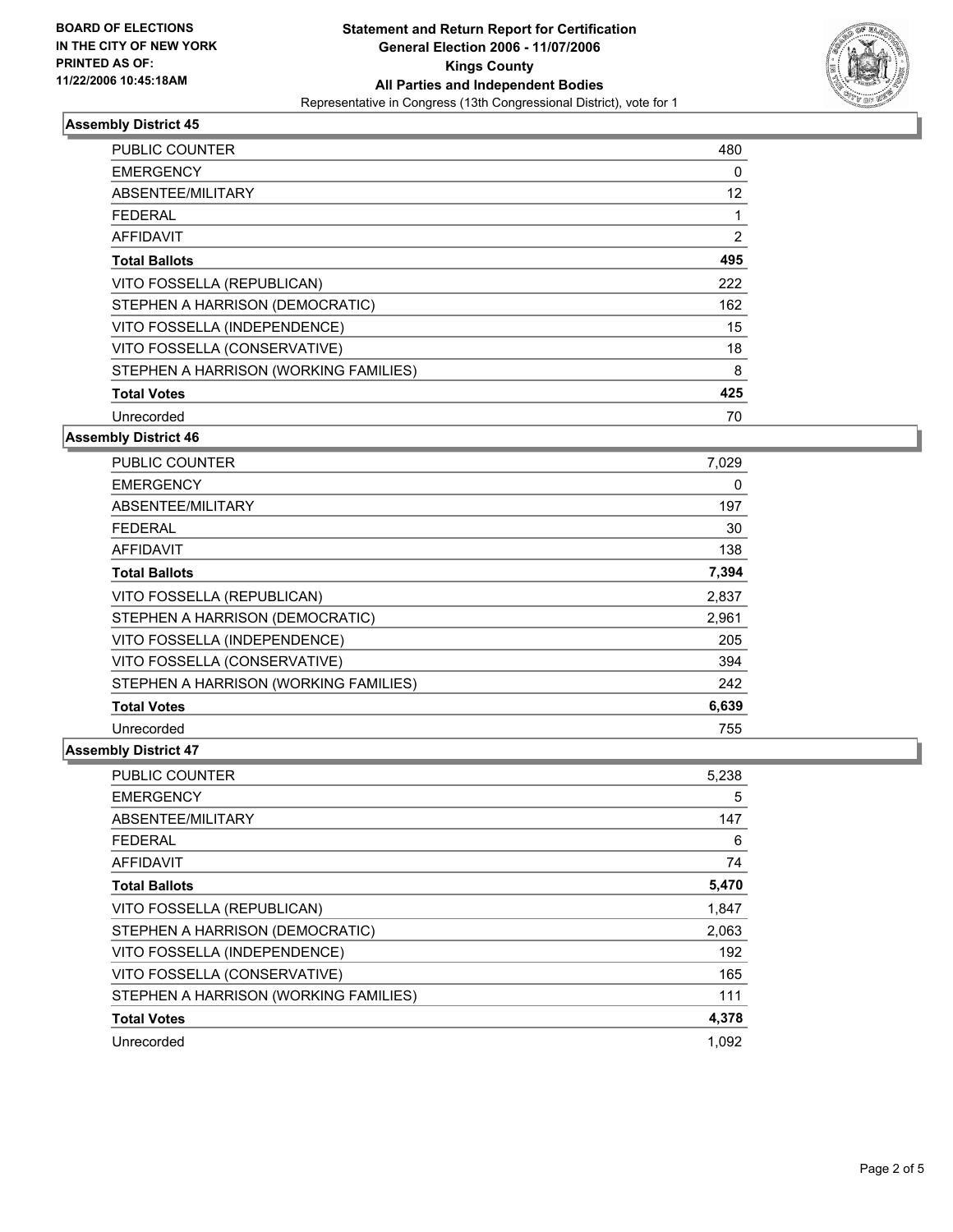

### **Assembly District 48**

| PUBLIC COUNTER                        | 2,729 |  |
|---------------------------------------|-------|--|
| <b>EMERGENCY</b>                      | 4     |  |
| ABSENTEE/MILITARY                     | 55    |  |
| <b>FEDERAL</b>                        | 14    |  |
| AFFIDAVIT                             | 32    |  |
| <b>Total Ballots</b>                  | 2,834 |  |
| VITO FOSSELLA (REPUBLICAN)            | 1,106 |  |
| STEPHEN A HARRISON (DEMOCRATIC)       | 1,060 |  |
| VITO FOSSELLA (INDEPENDENCE)          | 83    |  |
| VITO FOSSELLA (CONSERVATIVE)          | 217   |  |
| STEPHEN A HARRISON (WORKING FAMILIES) | 80    |  |
| <b>Total Votes</b>                    | 2,546 |  |
| Unrecorded                            | 288   |  |

#### **Assembly District 49**

| <b>PUBLIC COUNTER</b>                 | 6,013 |
|---------------------------------------|-------|
| <b>EMERGENCY</b>                      | 0     |
| ABSENTEE/MILITARY                     | 143   |
| <b>FEDERAL</b>                        | 23    |
| <b>AFFIDAVIT</b>                      | 78    |
| <b>Total Ballots</b>                  | 6,257 |
| VITO FOSSELLA (REPUBLICAN)            | 2,319 |
| STEPHEN A HARRISON (DEMOCRATIC)       | 2,389 |
| VITO FOSSELLA (INDEPENDENCE)          | 185   |
| VITO FOSSELLA (CONSERVATIVE)          | 275   |
| STEPHEN A HARRISON (WORKING FAMILIES) | 143   |
| <b>Total Votes</b>                    | 5,311 |
| Unrecorded                            | 946   |

#### **Assembly District 51**

| <b>PUBLIC COUNTER</b>                 | 103 |  |
|---------------------------------------|-----|--|
| <b>EMERGENCY</b>                      | 31  |  |
| ABSENTEE/MILITARY                     | 0   |  |
| <b>FEDERAL</b>                        | 2   |  |
| <b>AFFIDAVIT</b>                      | 3   |  |
| <b>Total Ballots</b>                  | 139 |  |
| VITO FOSSELLA (REPUBLICAN)            | 39  |  |
| STEPHEN A HARRISON (DEMOCRATIC)       | 67  |  |
| VITO FOSSELLA (INDEPENDENCE)          | 3   |  |
| VITO FOSSELLA (CONSERVATIVE)          | 6   |  |
| STEPHEN A HARRISON (WORKING FAMILIES) | 2   |  |
| <b>Total Votes</b>                    | 117 |  |
| Unrecorded                            | 22  |  |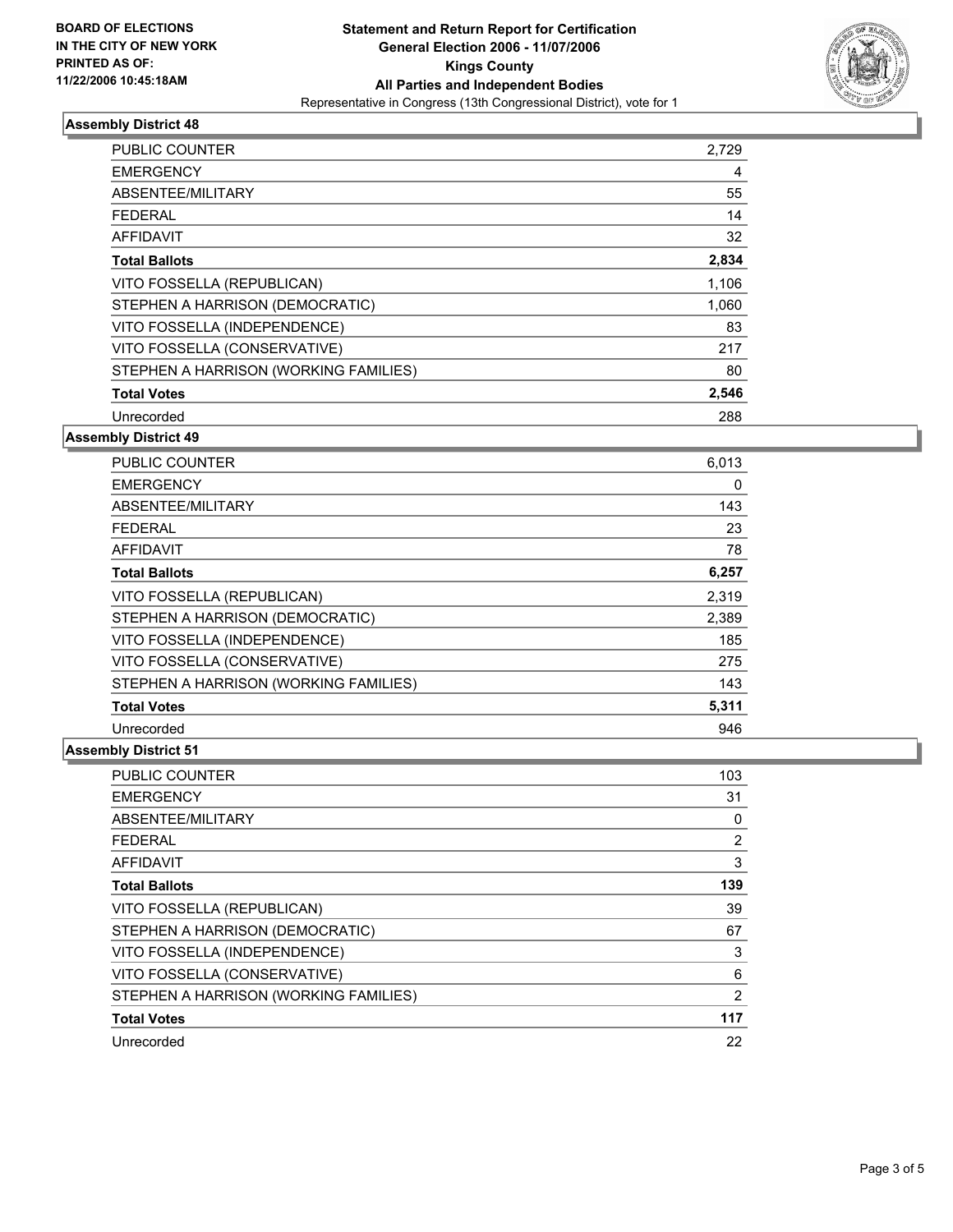

#### **Assembly District 60**

| PUBLIC COUNTER                        | 7,444 |
|---------------------------------------|-------|
| <b>EMERGENCY</b>                      | 34    |
| ABSENTEE/MILITARY                     | 193   |
| <b>FEDERAL</b>                        | 33    |
| <b>AFFIDAVIT</b>                      | 131   |
| <b>Total Ballots</b>                  | 7,835 |
| VITO FOSSELLA (REPUBLICAN)            | 2,724 |
| STEPHEN A HARRISON (DEMOCRATIC)       | 3,443 |
| VITO FOSSELLA (INDEPENDENCE)          | 178   |
| VITO FOSSELLA (CONSERVATIVE)          | 454   |
| STEPHEN A HARRISON (WORKING FAMILIES) | 275   |
| <b>MARTY GOLDEN (WRITE-IN)</b>        |       |
| MATTHEW ENDLICH (WRITE-IN)            |       |
| STEPHEN MYERS (WRITE-IN)              |       |
| <b>Total Votes</b>                    | 7,077 |
| Unrecorded                            | 758   |